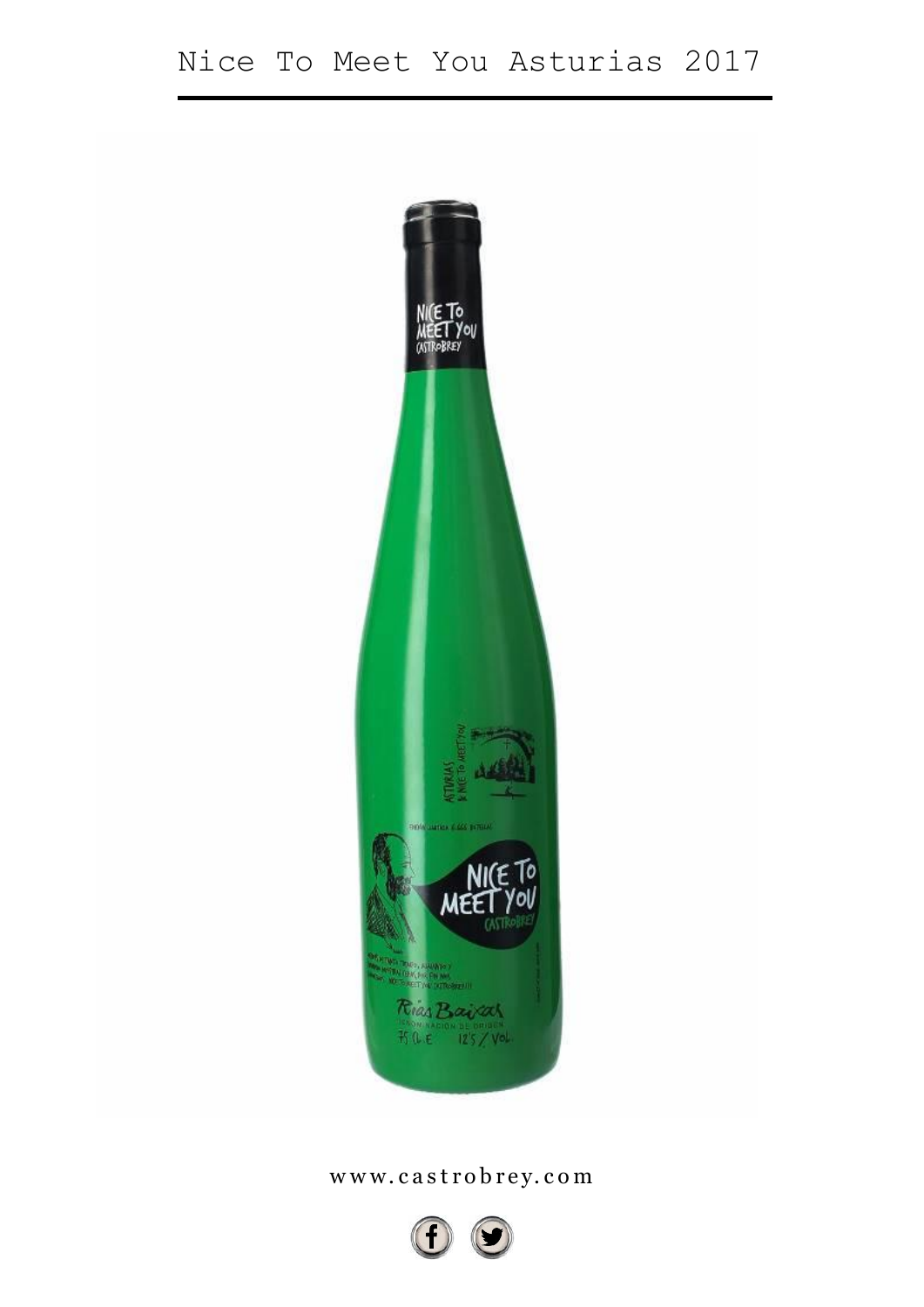## **HISTORY**

**Adegas Castrobrey was founded in 1982 by José Castro Brey and Isabel Pereiro Becerra. Since 2000 the cellar belongs to the Denomination of Origin Rias Baixas. At present, it is run by the third generation of the family.**

**Currently, the winery owns a total of 8.9 hectares spread over 13 plots situated in Camanzo. 7 parcels (5.61 hectares) are located next to the cellar and the other 6 are divided in Anobre and Cira localities.**

**This valley has a very different climate and soil structure. A popular French geographer of the 18th Century, Alain Huerz de Lemps, carried out a study of the noble grapes that grew in Salnes and Ulla area. His plans showed the confluence of Deza and Ulla rivers and highlighted the area from there to Vilagarcia de Arousa estuary, currently Salnes area.**

**The average age of the vineyard is around 30 years. Our older vines (more than 50 years old) grow in 4 hectares and the rest of our vines age range from 15 to 30 years. We make a massal selection from the oldest vines in the main parcel where the family house is built and we replant those parcels that need it. New plantations were also incorporated, the last one 15 years ago. Our vineyard varieties are albarino, treixadura, godello and red caino. Those vines are trained along high trellis system depending on their orientation and inclination.**

**Since 2000, all our plots are cultivated with permanent vegetative covering. No herbicides are used, basing our work in a sustainable viticulture and strengthening the vineyards biodiversity. By mid-2015, the biologist Ignacio Munilla joined Adegas Castrobrey as an adviser on all issues related to ecology and biodiversity.**

**The vineyards are situated in a valley of 8 km2 approx. On the left side of the middle stretch of Ulla River and the lower side of the ancient lands of the MONASTERY OF SAINT SALVADOR OF CAMANZO.**

**The history of this Monastery played a major role in the region economy for a certain period. It belonged to the Benedictine monasteries which were spread in Galicia until the 12th Century. This construction was witness of a monastic way of life and a particular economical administration system.**

**The Monastery of Saint Salvador of Camanzo was founded in the 10th Century by the count D. Gonzalo and the countess Dña. Teresa, who also founded the Monastery of Saint Lorenzo of Carboeiro. According to ancient writings "a mountain slope was needed to build that project. It was devoted to Saint Martin and some hermits that lived in the surrounding area dedicated their lives to prayer and penance". At the beginning, it was occupied by Benedictine Monks and during the second stage by Benedictine Nuns.**

**During the 12th Century, the Monastery enjoyed its period of greatest splendor. The Monks were the owners of the whole plots in the area which were cultivated by peasants under a leasing system. There are different writings about the types of crops that were grown such as corn and also vineyards at different points in history. In the 14th . Century the Monastery entered a serious crisis both material and spiritual and in 1420 the community was reduced to one abbot, one prior and three monks. With the abbot death, Saint Martin Pinario Monastery took complete control of Saint Salvador of Camanzo Monastery and all its properties. Finally, Pope Leon X at the request of Saint Paio abbess, annexed both Monasteries in 1515 and Monastery of Camanzo became Vicarage of Saint Paio of Anteares. Today, this church belongs to Camanzo Parish.**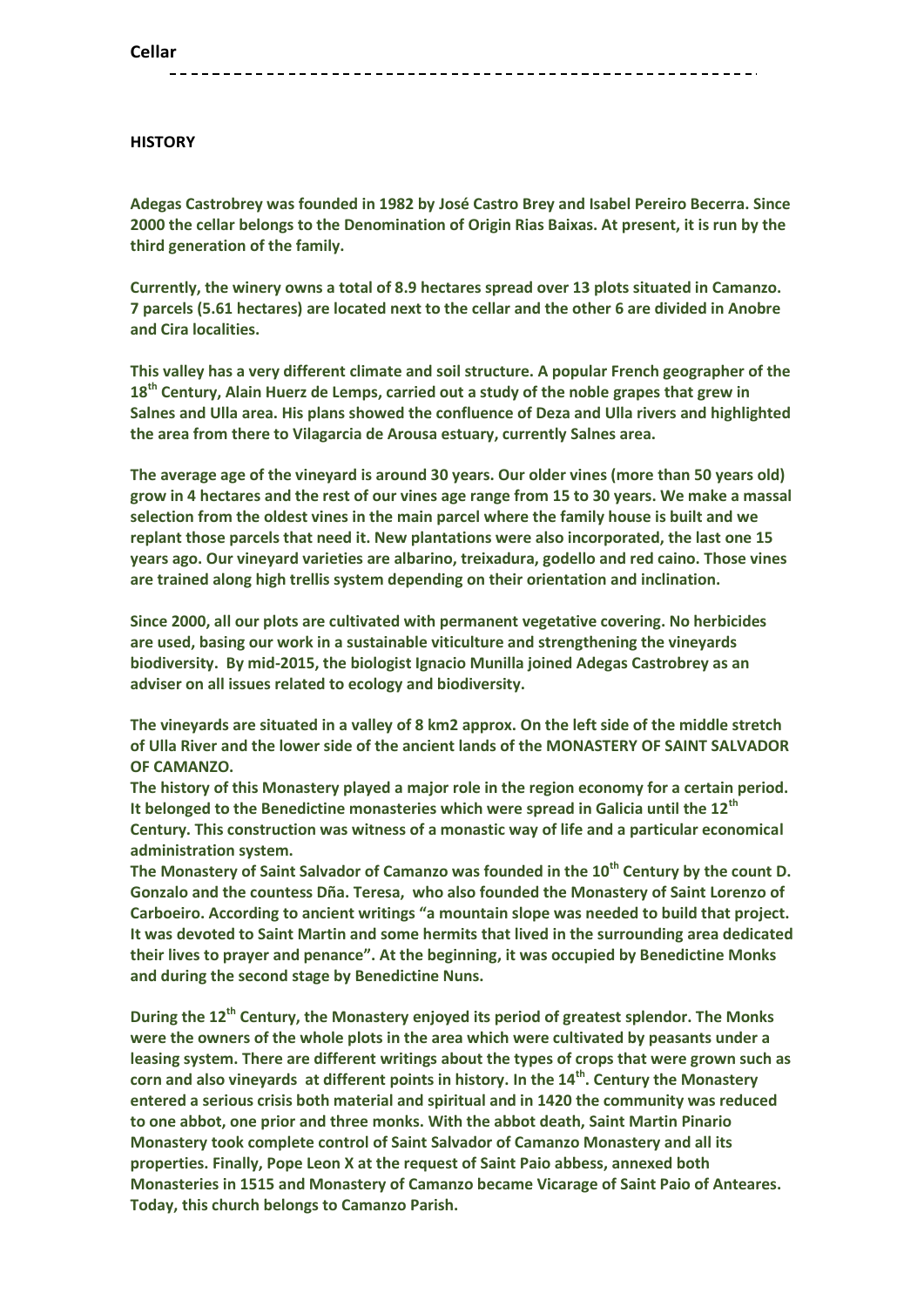**The valley is drained by Fornotilleiro stream, a 3800 meters long water fowl that ends in Ulla river. The vineyard landscape is divided into agricultural areas and two types of forests: riverbanks and Atlantic ecosystem (oak and chestnut trees) close to the confluence of Ulla and Deza rivers on the boundaries of the provinces Pontevedra and Coruña. This specific area has a special project for the river Ulla-Deza conservation that is part of NATURA 2000 NETWORK (EU wide network of protected areas)**

 **The vineyards are situated on the lower area of Camanzo valley (lower Camanzo – Vila de Cruces - Pontevedra) at the foot of Castromouro mount (286 meters above sea level) that protects us from South West squalls. The vineyards have Southeast orientation and the maximum and minimum levels vary between 80 and 120 meters above sea level, with an average gradient between 20% and 30% that ensures good drainage.** 

**The soil structure** is complex and combines metamorphic and basic rocks: Green schist, ultrabasic rocks, serpentinite and quartz.

**The climate is basically Oceanic, mild and wet (average rainfall: 1375 liters per m2 and the average yearly temperature is approximately 13.5ºC with a level of sunlight of 2400 hours a year)**

## **FACILITIES**

### **Stainless Steel tanks for fermentation:**

Different volume tanks (1000, 2000, 3000, 5000, 10000, 15000, 20000 liters) with cooling system for fermentation process at controlled temperature (average: 16ºC). One special steel tank of 4000 liters for red wine fermentation.

Three pneumatic presses of 2000, 4000 and 7000 kg and one cold-treatment equipment of 15000 kg.

## **Tanks for crianza wines:**

2 Oak barrels (500 liters each) and 2 oak barrels (225 liters each) for red wine ageing. 3 Oak barrels (300 liters each) and 3 oak barrels (225 liters each) for white wine ageing.

8 Demijohns (54 liters each)

2 Mud jars of J. Padilla from Villarobledo with 200 and 300 liters capacity

#### **Annual average production (bottles):**

Currently, the total capacity is 200.000 liters but our average production is around one third.

From 2013 to the last 2019 harvest:

Harvest 2013: 60.000 liters / Harvest 2014: 54.000 liters / Harvest 2015: 52.000 liters / Harvest 2016: 37.000 liters / Harvest 2017: 68.000 liters / Harvest 2018: 70.000 liters / Harvest 2019: 64.000 liters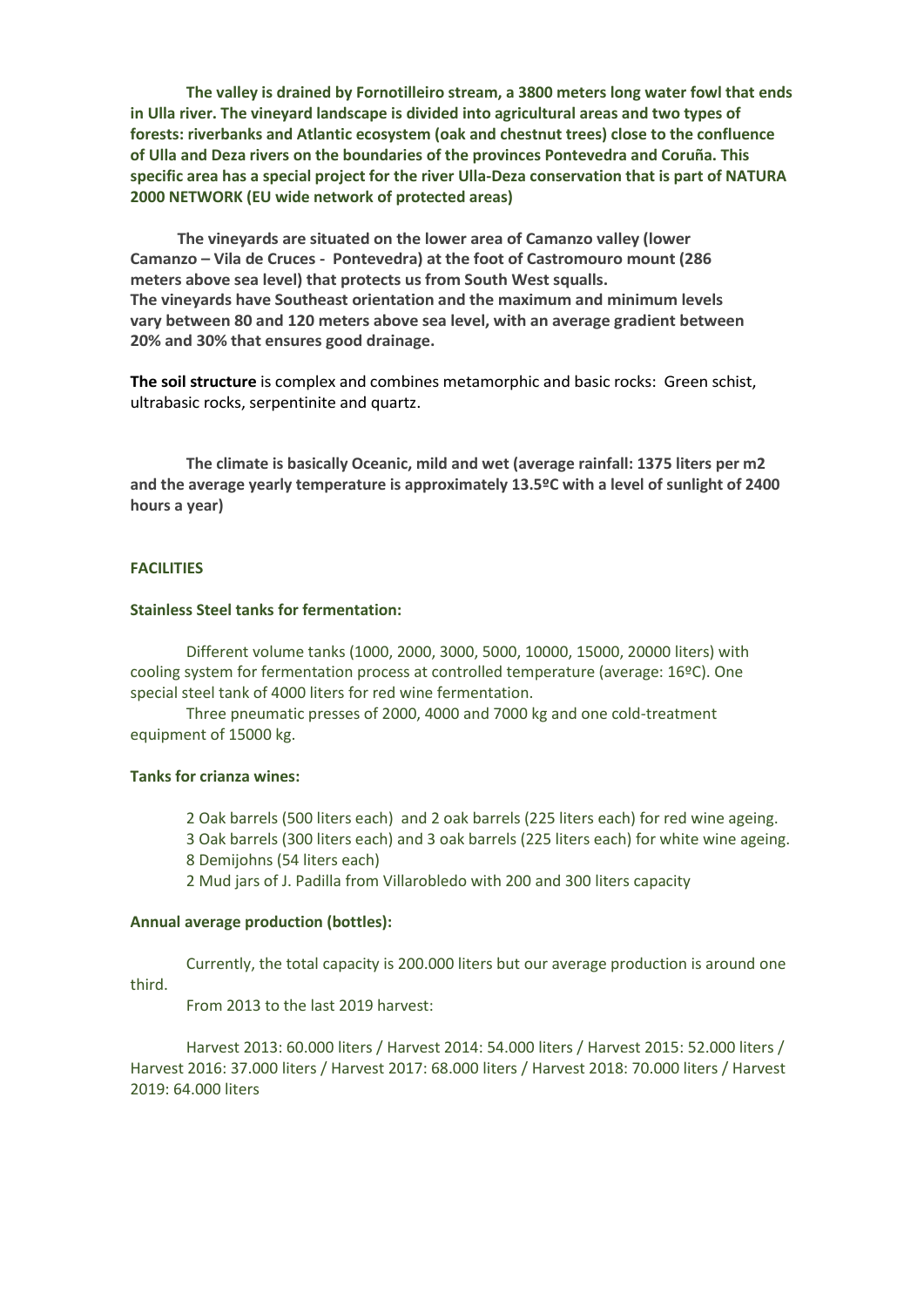| Type of wine                     | Blanco Plurivarietal con crianza                                                                                                                                                                                                                                                                                                                                                                                                                                                                                                                                                                                                                                                                                                                                                                                                                                                                                                                                                                                                                                                                                                                                                                                                                                                                                                                                                                                                                                                                                                                |
|----------------------------------|-------------------------------------------------------------------------------------------------------------------------------------------------------------------------------------------------------------------------------------------------------------------------------------------------------------------------------------------------------------------------------------------------------------------------------------------------------------------------------------------------------------------------------------------------------------------------------------------------------------------------------------------------------------------------------------------------------------------------------------------------------------------------------------------------------------------------------------------------------------------------------------------------------------------------------------------------------------------------------------------------------------------------------------------------------------------------------------------------------------------------------------------------------------------------------------------------------------------------------------------------------------------------------------------------------------------------------------------------------------------------------------------------------------------------------------------------------------------------------------------------------------------------------------------------|
| D.O.                             | Rias Baixas (Ulla subzone)                                                                                                                                                                                                                                                                                                                                                                                                                                                                                                                                                                                                                                                                                                                                                                                                                                                                                                                                                                                                                                                                                                                                                                                                                                                                                                                                                                                                                                                                                                                      |
| Area<br>. <u>.</u> .<br>Variedad | Camanzo. Vila de Cruces. Pontevedra.<br>Galicia. Spain<br>---------------<br>70% albariño (12 year old vines), and<br>treixadura/Godello 30% (50 year old vines)                                                                                                                                                                                                                                                                                                                                                                                                                                                                                                                                                                                                                                                                                                                                                                                                                                                                                                                                                                                                                                                                                                                                                                                                                                                                                                                                                                                |
| Vineyard                         | The grapes come from the vineyards that grow on a<br>total of 5.61 hectares situated close to Adegas<br><b>Castrobrey in Camanzo.</b><br>The average age of the vineyards is around 30 years<br>(the range is from 15 to 30 years), although we also<br>have older ones with over 50 years old. that grow in 4<br>hectares aprox. From these last vines, Godello and<br>Treixadura grapes are selected, whilst Albarino<br>grapes come from 10 years old vines. With this<br>careful selection of varieties, Nice to Meet you<br>castrobrey is made. The vines are trained along high<br>trellis system on all our plots: Different types<br>depending on their orientation and inclination. The<br>average planting density is about 1100 plants per<br>hectare.<br>Since 2000, all our plots are cultivated with<br>permanent vegetative covering. No herbicides are<br>used, basing our work in a sustainable viticulture<br>and strengthening the vineyard biodiversity.<br>The vineyards are situated on the lower area of<br>Camanzo valley (lower Camanzo - Vila de Cruces -<br>Pontevedra) at the foot of Castromouro mount (286<br>meters above sea level) that protects us from South<br>West squalls.<br>The vineyards have Southeast orientation and the<br>maximum and minimum levels vary between 80 and<br>120 meters above sea level, with an average<br>gradient between 20% and 30% that ensures good<br>drainage.<br>The soil<br>structure is complex<br>and<br>combines<br>metamorphic and basic rocks:<br>schist,<br>Green |
| <b>Vintage</b>                   | ultrabasic rocks, serpentinite and quartz                                                                                                                                                                                                                                                                                                                                                                                                                                                                                                                                                                                                                                                                                                                                                                                                                                                                                                                                                                                                                                                                                                                                                                                                                                                                                                                                                                                                                                                                                                       |
|                                  | The climatology: Vintage 2017. The growing period<br>began with a very warm spring with low rainfalls. It<br>was a good start for the vegetative cycle of the vines<br>but there were some frosts. June was a warm month<br>but July and August were very variable both in<br>temperature and rainfalls. Therefore, harvest came<br>before it was planned: $4th$ . September 2017.<br>Godello<br>varieties<br>Treixadura<br>and<br>were<br>very<br>interesting in terms of quality.<br>The severe Spring-Summer drought of 2017 led to<br>the earliest harvest over the last decade.                                                                                                                                                                                                                                                                                                                                                                                                                                                                                                                                                                                                                                                                                                                                                                                                                                                                                                                                                            |